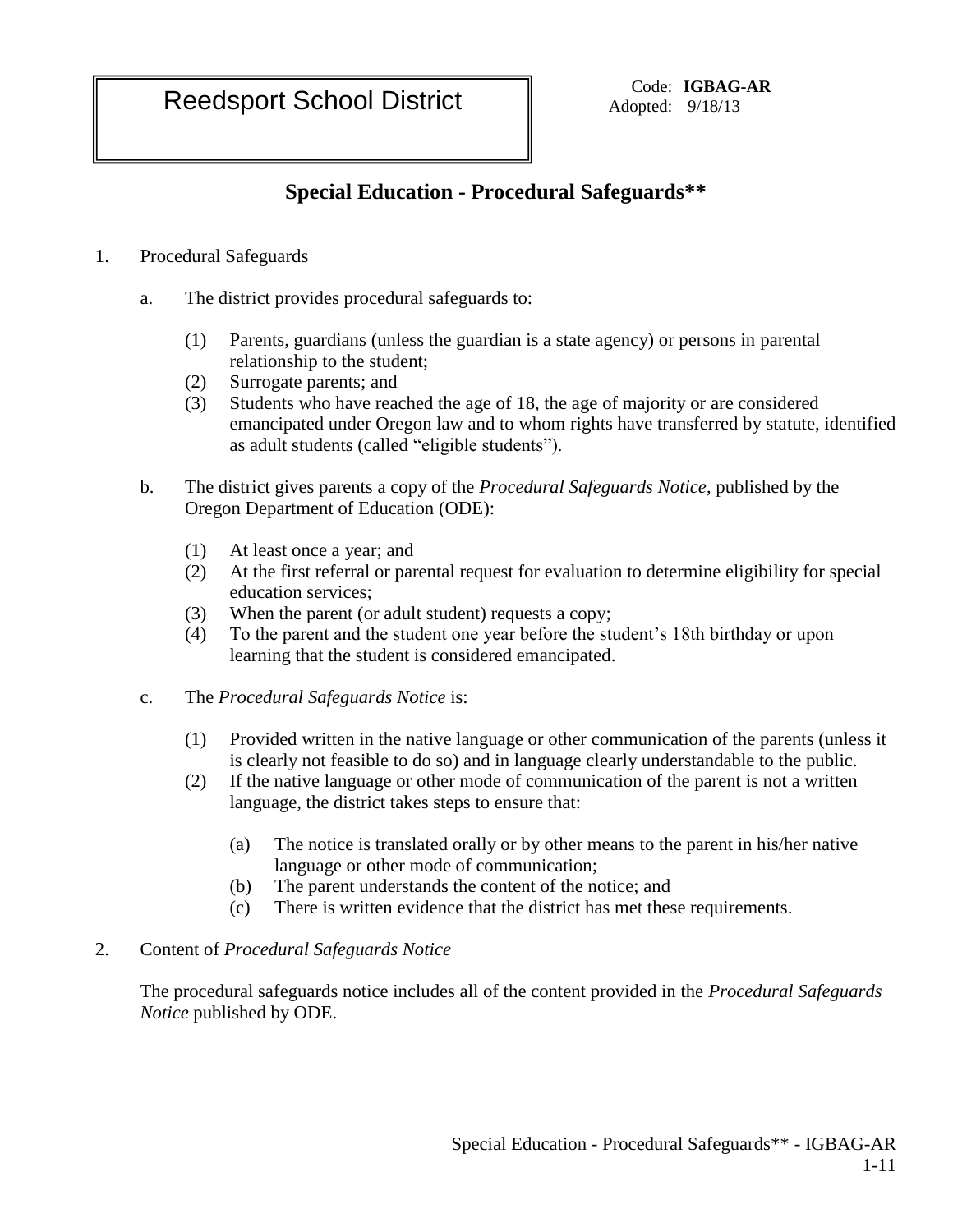- 3. Parent or Adult Student Meeting Participation
	- a. The district provides parents or adult students an opportunity to participate in meetings with respect to the identification, evaluation, individualized education program (IEP) and educational placement of the student, and the provision of a free appropriate public education (FAPE) to the student.
	- b. The district provides parents or adult students written notice of any meeting sufficiently in advance to ensure an opportunity to attend. The written notice:
		- (1) States the purpose, time and place of the meeting and who is invited to attend;
		- (2) Advises that parents or adult students may invite other individuals who they believe have knowledge or special expertise regarding the student;
		- (3) Advises the parents or adult student that the team may proceed with the meeting even if they are not in attendance;
		- (4) Advises the parent or adult students who to contact before the meeting to provide information if they are unable to attend; and
		- (5) Indicates if one of the meeting's purposes is to consider transition services or transition service needs. If so:
			- (a) Indicates that the student will be invited; and
			- (b) Identifies any agencies invited to send a representative.
	- c. The district takes steps to ensure that one or both of the parents of a student with a disability are present at each IEP or placement meeting or are afforded the opportunity to participate, including:
		- (1) Notifying parents of the meeting early enough to ensure that they will have an opportunity to attend; and
		- (2) Scheduling the meeting at a mutually agreed on time and place.
	- d. If neither parent can participate, the district will use other methods to ensure participation, including, but not limited to, individual or conference phone calls or home visits.
	- e. The district may conduct an evaluation planning or eligibility meeting without the parent or adult student if the district provided meeting notice to the parent or adult student sufficiently in advance to ensure an opportunity to attend.
	- f. The district may conduct an IEP or placement meeting without the parent or adult student if the district is unable to convince the parents or adult students that they should participate. Attempts to convince the parent to participate will be considered sufficient if the district:
		- (1) Communicates directly with the parent or adult student and arranges a mutually agreeable time and place and sends written notice to confirm the arrangement; or
		- (2) Proposes a time and place in the written notice stating that a different time and place might be requested and confirms that the notice was received.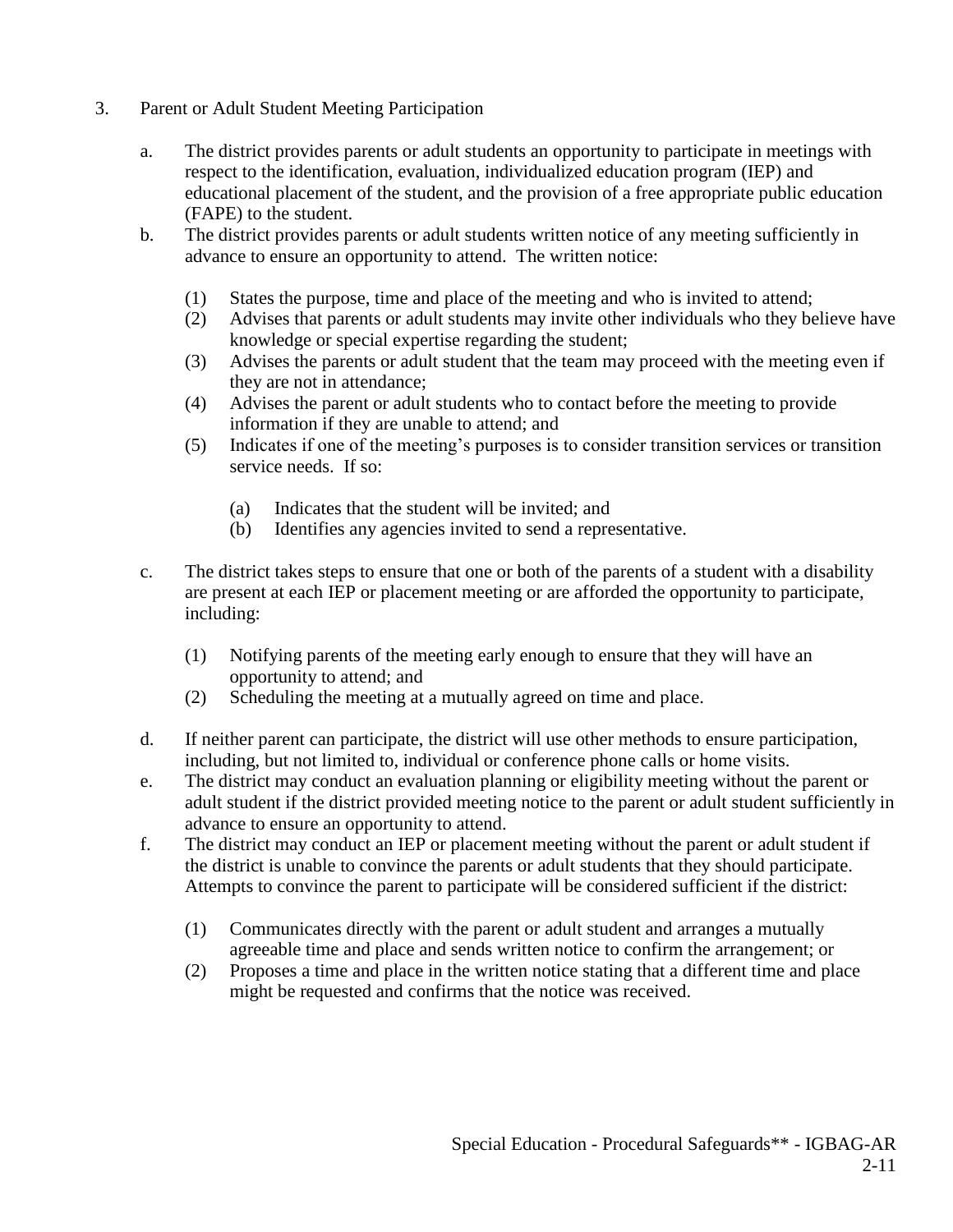- g. If the district proceeds with an IEP meeting without a parent or adult student, the district must have a record of its attempts to arrange a mutually agreed upon time and place such as:
	- (1) Detailed records of telephone calls made or attempted and the results of those calls;
	- (2) Copies of correspondence sent to the parents and any responses received; and
	- (3) Detailed records of visits made to the parents' home or place of employment and the results of those visits.
- h. The district takes whatever action is necessary to ensure that the parent or adult student understands the proceedings at a meeting, including arranging for an interpreter for parents or adult students who are deaf or whose native language is other than English.
- i. After the transfer of rights to an adult student at the age of majority, the district provides written notice of meetings to the adult student and parent, if the parent can be reasonably located. After the transfer of rights to an adult student at the age of majority, a parent receiving notice of an IEP meeting is not entitled to attend the meeting unless invited by the adult student or the district.
- j. An IEP meeting does not include:
	- (1) Informal or unscheduled conversations involving district personnel;
	- (2) Conversations on issues such as teaching methodology, lesson plans or coordination of service provision if those issues are not addressed in the student's IEP; or
	- (3) Preparatory activities that district or public personnel engage in to develop a proposal or response to a parent proposal that will be discussed at a later meeting.
- 4. Surrogate Parents
	- a. The district protects the rights of a student with a disability, or suspected of having a disability, by appointing a surrogate parent when:
		- (1) The parent cannot be identified or located after reasonable efforts;
		- (2) The student is a ward of the state or an unaccompanied homeless youth and there is reasonable cause to believe that the student has a disability, and there is no foster parent or other person available who can act as the parent of the student; or
		- (3) The parent or adult student requests the appointment of a surrogate parent.
	- b. The district secures nominations of persons to serve as surrogates. The district appoints surrogates within 30 days of a determination that the student needs a surrogate, unless a surrogate has already been appointed by juvenile court.
	- c. The district will only appoint a surrogate who:
		- (1) Is not an employee of the district or ODE;
		- (2) Is not an employee of any other agency involved in the education or care of the student;
		- (3) Is free of any personal or professional interest that would interfere with representing the student's special education interests; and
		- (4) Has the necessary knowledge and skills that ensure adequate representation of the student in special education decisions. The district will provide training, as necessary, to ensure that surrogate parents have the requisite knowledge.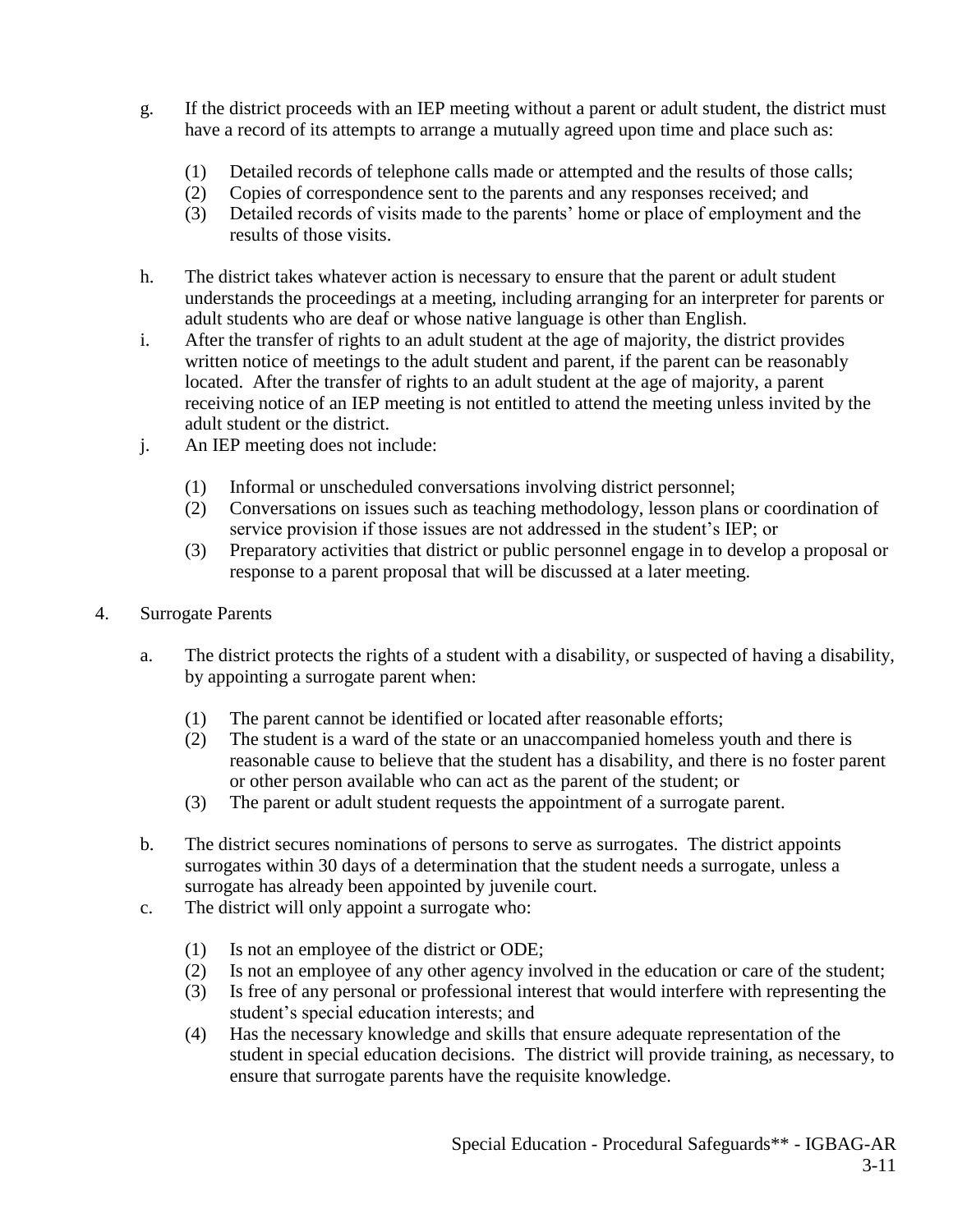- d. The district provides all special education rights and procedural safeguards to appointed surrogate parents.
- e. A surrogate will not be considered an employee of the district solely on the basis that the surrogate is compensated from public funds.
- f. The duties of the surrogate parent are to:
	- (1) Protect the special education rights of the student;
	- (2) Be acquainted with the student's disability and the student's special education needs;
	- (3) Represent the student in all matters relating to the identification, evaluation, IEP and educational placement of the student; and
	- (4) Represent the student in all matters relating to the provision of FAPE to the student.
- g. A parent may give written consent for a surrogate to be appointed.
	- (1) When a parent requests that a surrogate be appointed, the parent shall retain all parental rights to receive notice and all of the information provided to the surrogate. When the district appoints a surrogate at parent request, the district will continue to provide to the parent a copy of all notices and other information provided to the surrogate.
	- (2) The surrogate, alone, shall be responsible for all matters relating to the special education of the student. The district will treat the surrogate as the parent unless and until the parent revokes consent for the surrogate's appointment.
	- (3) If a parent gives written consent for a surrogate to be appointed, the parent may revoke consent at any time by providing a written request to revoke the surrogate's appointment.
- h. An adult student to whom rights have transferred at age of majority may give written consent for a surrogate to be appointed. When an adult student requests that a surrogate be appointed, the student shall retain all rights to receive notice and all of the information provided to the surrogate. The surrogate, alone, shall be responsible for all matters relating to the special education of the student. The district will treat the surrogate as the adult student unless and until the adult student revokes consent for the surrogate's appointment. If an adult student gives written consent for a surrogate to be appointed, the adult student may revoke consent at any time by providing a written request to revoke the surrogate's appointment.
- i. The district may change or terminate the appointment of a surrogate when:
	- (1) The person appointed as surrogate is no longer willing to serve;
	- (2) Rights transfer to the adult student or the student graduates with a regular diploma;
	- (3) The student is no longer eligible for special education services;
	- (4) The legal guardianship of the student is transferred to a person who is able to carry out the role of the parent;
	- (5) A foster parent or other person is identified who can carry out the role of parent;
	- (6) The parent, who previously could not be identified or located, is now identified or located;
	- (7) The appointed surrogate is no longer eligible;
	- (8) The student moves to another district; or
	- (9) The student is no longer a ward of the state or unaccompanied homeless youth.
- j. The district will not appoint a surrogate solely because the parent or student to whom rights have transferred is uncooperative or unresponsive to the special education needs of the student.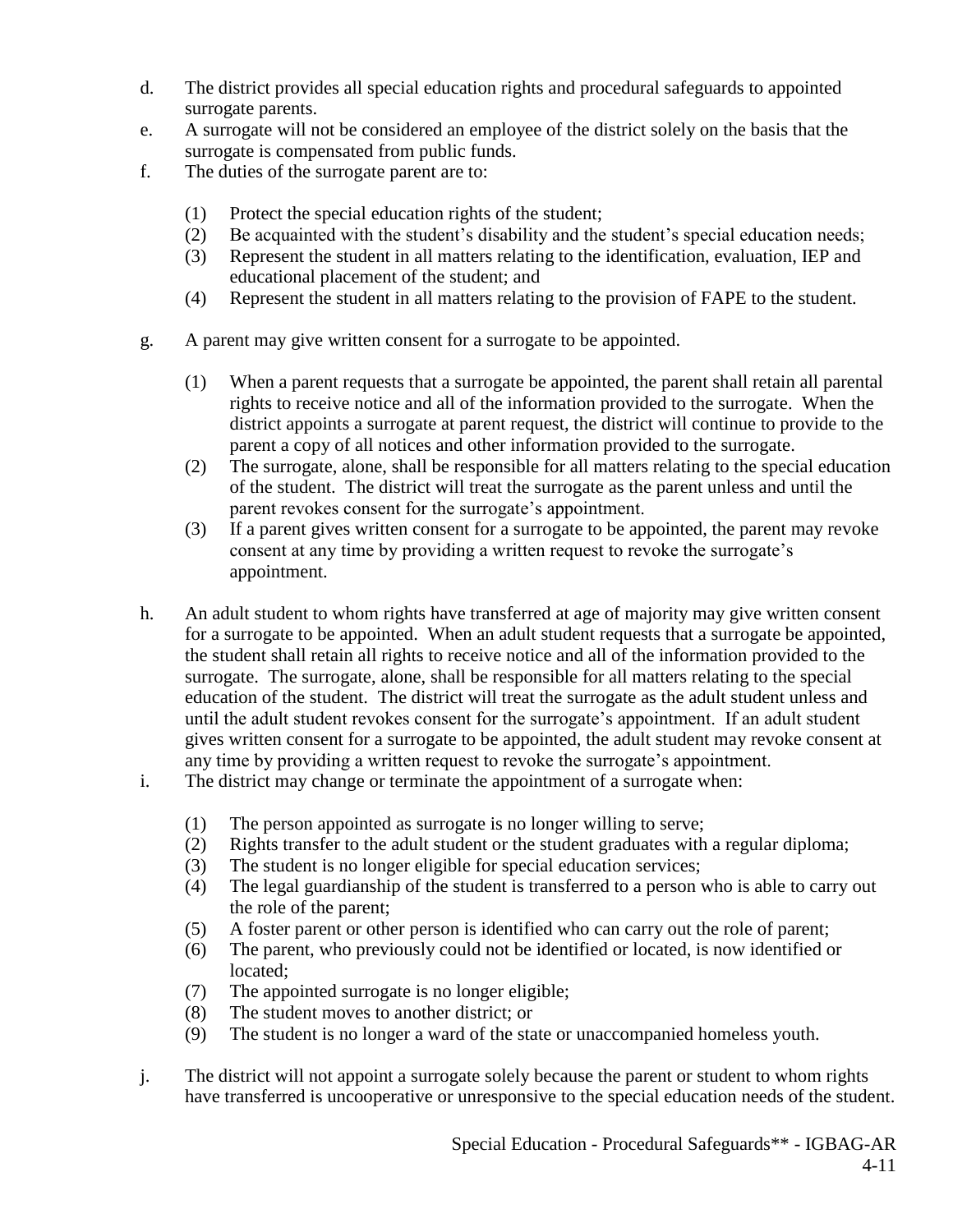- 5. Transfer of Rights at Age of Majority
	- a. When a student with a disability reaches the age of majority, marries or is emancipated, rights previously accorded to the student's parents under the special education laws, transfer to the student. A student for whom rights have transferred is considered an "adult student" under OAR 581-015-2000(1).
	- b. The district provides notice to the student and the parent that rights (accorded by statute) will transfer at the age of majority. This notice is provided at an IEP meeting and documented on the IEP:
		- (1) At least one year before the student's 18th birthday;
		- (2) More than one year before the student's 18th birthday, if the student's IEP team determines that earlier notice will aid transition; or
		- (3) Upon actual knowledge that within a year the student will likely marry or become emancipated before age 18.
	- c. The district provides written notice to the student and to the parent at the time of the transfer.
	- d. These requirements apply to all students, including students who are incarcerated in a state or local adult or juvenile correctional facility or jail.
	- e. After transfer of rights to the student, the district provides any written prior notices and written notices of meetings required by the special education laws to the adult student and to the parent if the parent can be reasonably located.
	- f. After rights have transferred to the student, receipt of notice of an IEP meeting does not entitle the parent to attend the meeting unless invited by the student or the district.
- 6. Prior Written Notice
	- a. The district provides prior written notice to the parent of a student, or student, within a reasonable period of time, before the district:
		- (1) Proposes to initiate or change the identification, evaluation or educational placement of the student, or the provision of a FAPE to the child; or
		- (2) Refuses to initiate or change the identification, evaluation or educational placement of the student, or the provision of a FAPE to the child.
	- b. The content of the prior written notice will include:
		- (1) A description of the action proposed or refused by the district;
		- (2) An explanation of why the district proposed or refused to take the action;
		- (3) A description of each evaluation procedure, test, assessment, record or report used as a basis for the proposal or refusal;
		- (4) A statement that the parents of a student with a disability have procedural safeguards and, if this notice is not an initial referral for evaluation, how a copy of the *Procedural Safeguards Notice* may be obtained; and
		- (5) Sources for parents to contact to obtain assistance in understanding their procedural safeguards;

(6) A description of other options the IEP team considered and the reasons why those options were rejected; and

(7) A description of other factors that are relevant to the agency's proposal or refusal.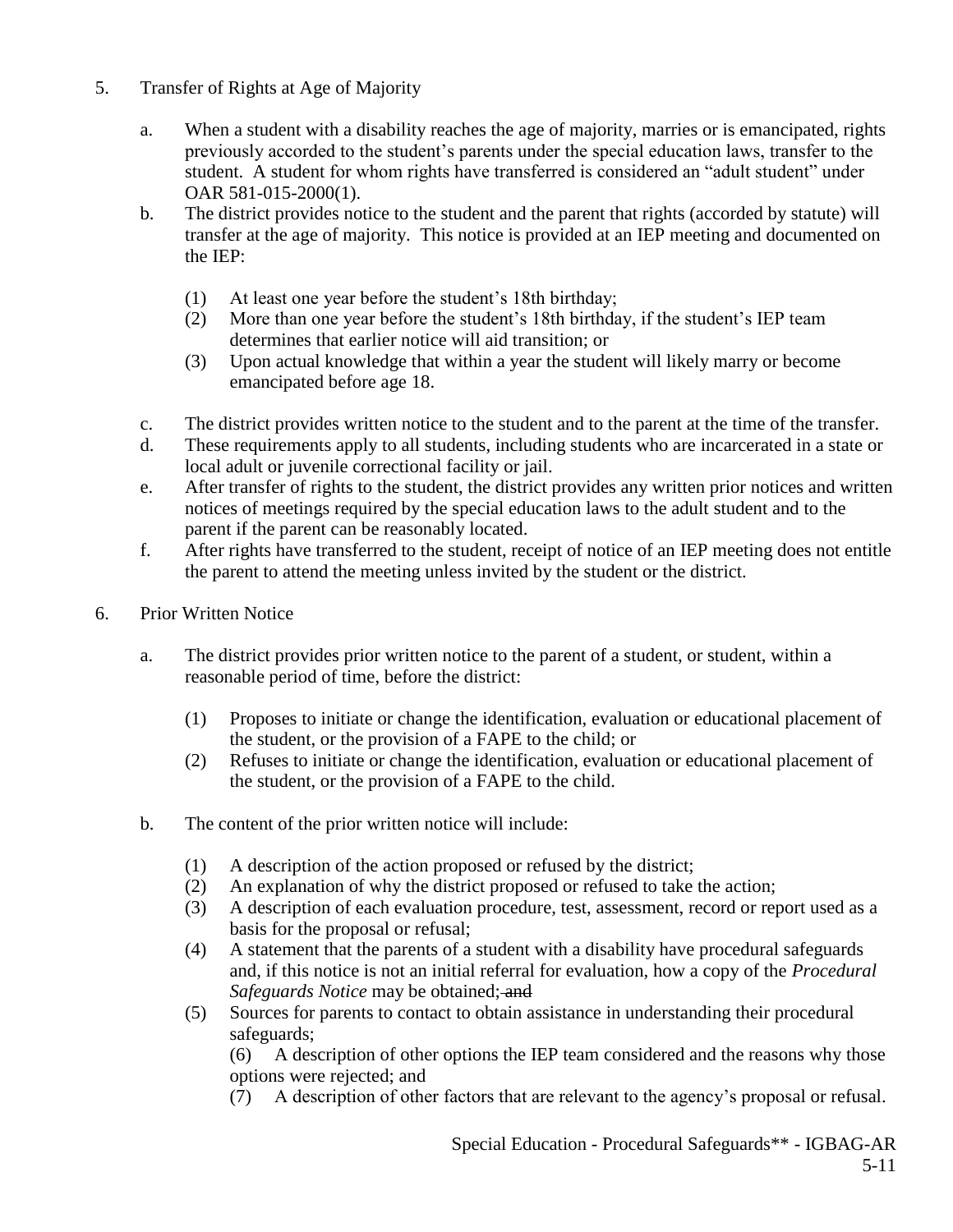- c. The prior written notice is:
	- (1) Written in language understandable to the general public; and
	- (2) Provided in the native language of the parent or other mode of communication used by the parent, unless it is clearly not feasible to do so;
	- (3) If the native language or other mode of communication of the parent is not a written language, the district shall take steps to ensure that:
		- (a) The notice is translated orally or by other means to the parent in the parent's native language or other mode of communication;
		- (b) The parent understands the content of the notice; and
		- (c) There is written evidence that the requirements of this rule have been met.
- 7. Consent<sup>1</sup> Initial Evaluation
	- a. The district provides notice and obtains informed written consent from the parent or adult student before conducting an initial evaluation to determine whether a student has a disability (as defined by Oregon law) and needs special education. Consent for initial evaluation is not consent for the district to provide special education and related services.
	- b. The district makes reasonable efforts to obtain informed consent from a parent for an initial evaluation to determine a child's eligibility for special education services. If a parent does not provide consent for an initial evaluation or does not respond to a request for consent for an initial evaluation, the district may, but is not required to, pursue the initial evaluation of the child through mediation or due process hearing procedures. The district does not violate its child find obligations if it declines to pursue the evaluation using these procedures.
- 8. Consent Initial Provision of Special Education Services
	- a. The district provides notice and obtains informed written consent from the parent or adult student before the initial provision of special education and related services to the student.
	- b. The district makes reasonable efforts to obtain informed consent, but if a parent or adult student does not respond or refuses consent for initial provision of special education and related services, the district does not convene an IEP meeting, develop an IEP or seek to provide special education and related services through mediation or due process hearing procedures. The district will not be considered to be in violation of the requirement to make FAPE available to the student under these circumstances. The district stands ready to serve the student if the parent or adult student later consents.
- 9. Consent Re-evaluation

 $\overline{a}$ 

a. The district obtains informed parent consent before conducting any re-evaluation of a child with a disability, except:

<sup>&</sup>lt;sup>1.</sup> Consent" means that the parent or adult student: a) has been fully informed, in his/her native language or other mode of communication, of all information relevant to the activity for which consent is sought; and b) understands and agrees in writing to the carrying out of the activity for which his/her consent is sought. Consent is voluntary of the part of the parent and meeting the requirements of consent provision for OAR 581-015-2090, IDEA and Family Education Rights and Privacy Act (FERPA).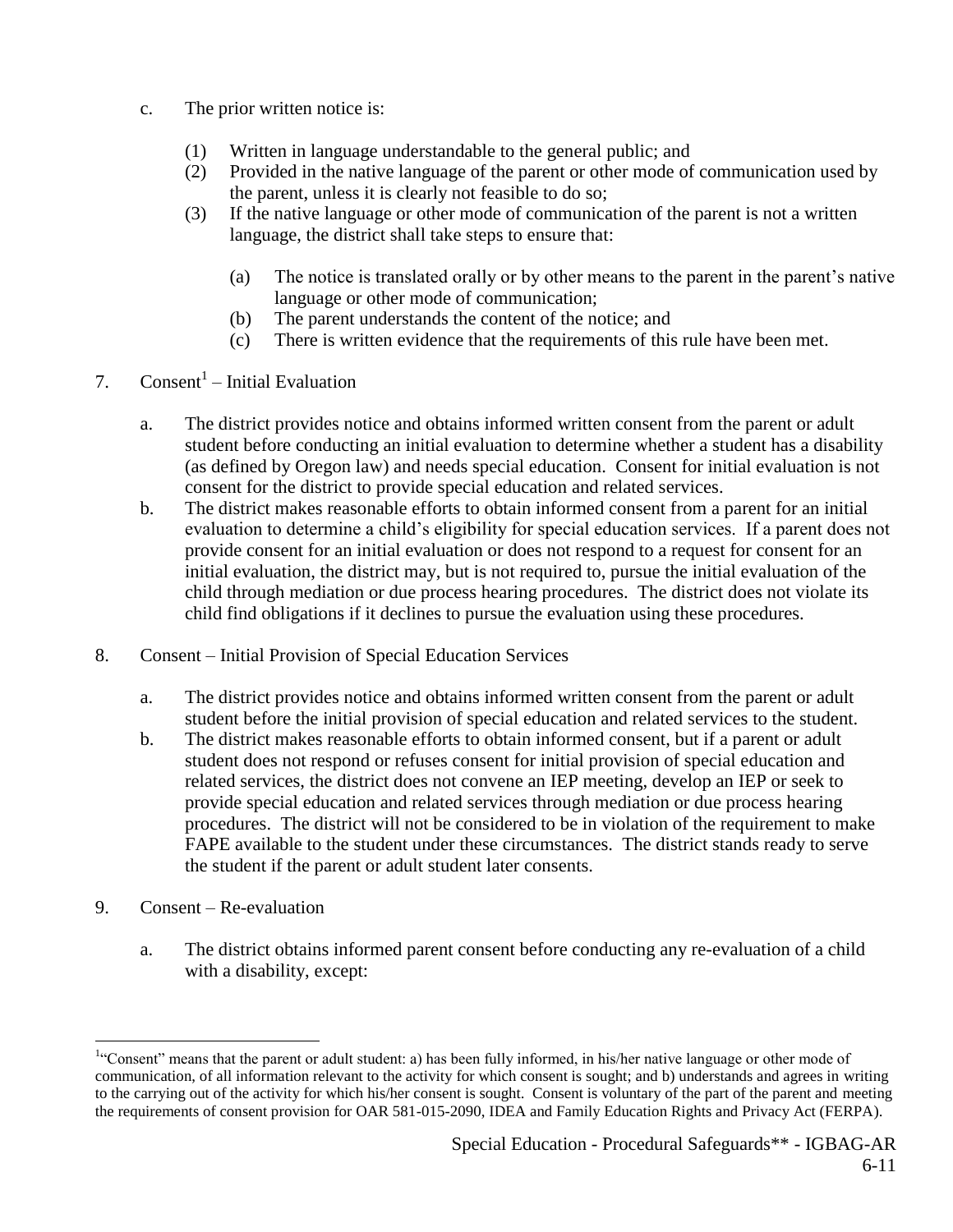- (1) The district does not need written consent for a re-evaluation if the parent does not respond after reasonable efforts to obtain informed consent. However, the district does not conduct individual intelligence tests or tests of personality without consent.
- (2) If a parent refuses to consent to the re-evaluation, the district may, but is not required to, pursue the re-evaluation by using mediation or due process hearing procedures.
- b. A parent or adult student may revoke consent at any time before the completion of the activity for which they have given consent. If a parent or adult student revokes consent, that revocation is not retroactive.
- 10. Consent Other Requirements
	- a. The district documents its reasonable efforts to obtain parent consent, such as phone calls, letters and meeting notes.
	- b. If a parent of a student who is home schooled or enrolled by the parents in a private school does not provide consent for the initial evaluation or the re-evaluation, or if the parent does not respond to a request for consent, the district:
		- (1) Does not use mediation or due process hearing procedures to seek consent; and
		- (2) Does not consider the child as eligible for special education services.
	- c. If a parent or adult student refuses consent for one service or activity, the district does not use this refusal to deny the parent or child any other service, benefit or activity, except as specified by these rules and procedures.
	- d. If, at any time subsequent to the initial provision of special and related services, the parent of a child revokes consent in writing for the continued provision of special education and related services, the district:
		- (1) May not continue to provide special education and related services to the child, but must provide prior written notice before ceasing the provision of special education and related services;
		- (2) May not use mediation or due process procedures to obtain an agreement or ruling that the services may be provided to the child;
		- (3) The district will not be considered to be in violation of the requirement to make FAPE available to the child because of the failure to provide the child with further special education and related services; and
		- (4) The district is not required to convene an IEP team meeting or develop an IEP for the child for further provision of special education or related services.
- 11. Exceptions to Consent
	- a. The district does not need written parent or adult student consent before:
		- (1) Reviewing existing data as part of an evaluation or re-evaluation;
		- (2) Administering a test or other evaluation administered to all students without consent unless, before administration of that test or evaluation, consent is required of parents of all students;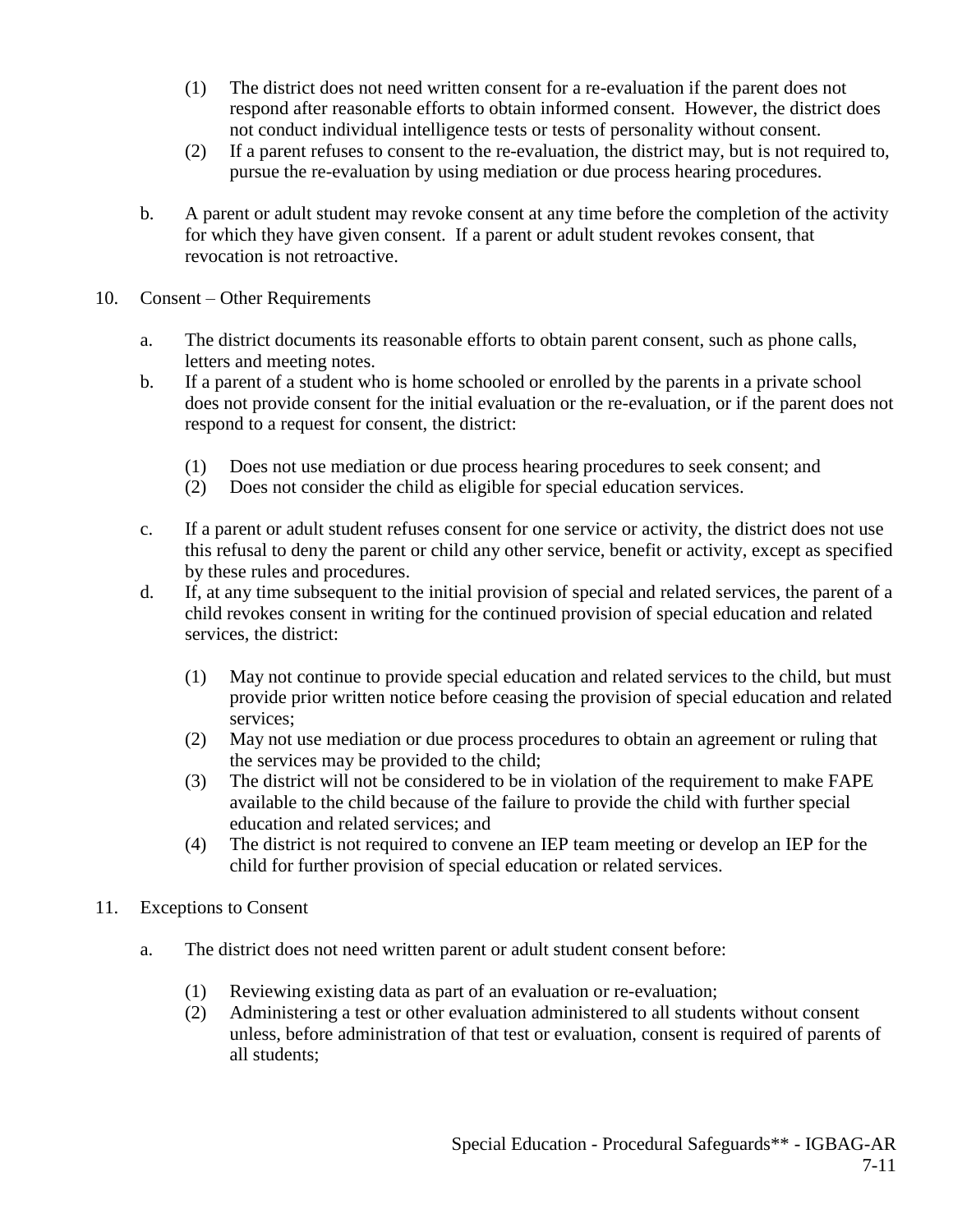- (3) Conducting evaluations, tests, procedures or instruments that are identified on the student's individualized education program (IEP) as a measure for determining progress; or
- (4) Conducting a screening of a student by a teacher or specialist to determine appropriate instructional strategies for curriculum implementation.
- b. The district does not need written parent consent to conduct an initial special education evaluation of a student who is a ward of the state and not living with the parent if:
	- (1) Despite reasonable efforts to do so, the district has not been able to find the parent;
	- (2) The parent's rights have been terminated in accordance with state law; or
	- (3) The rights of the parent to make educational decisions have been subrogated by a judge in accordance with state law and consent for an initial evaluation has been given by an individual appointed by the judge to represent the child.
- c. The district does not need written parental consent if an administrative law judge (ALJ) determines that the evaluation or re-evaluation is necessary to ensure that the student is provided with a free appropriate public education.
- 12. Independent Educational Evaluations (IEE)
	- a. A parent of a student with a disability has a right to an independent educational evaluation at public expense if the parent disagrees with an evaluation obtained by the district.
	- b. If a parent requests an independent educational evaluation at public expense, the district provides information to parents about where an independent educational evaluation may be obtained, and the district criteria applicable for independent educational evaluations.
	- c. If a parent requests an independent educational evaluation at public expense, the district, without unnecessary delay, either:
		- (1) Initiates a due process hearing to show that its evaluation is appropriate; or
		- (2) Ensures that an independent educational evaluation is provided at public expense unless the district demonstrates in a hearing that the evaluation obtained by the parent did not meet district criteria.
	- d. The district criteria for independent educational evaluations are the same as for district evaluations including, but not limited to, location, examiner qualifications and cost.
		- (1) Criteria established by the district do not preclude the parent's access to an independent educational evaluation.
		- (2) The district provides the parents the opportunity to demonstrate the unique circumstances justifying an IEE that does not meet the district's criteria.
		- (3) A parent may be limited to one independent educational evaluation at public expense each time the district conducts an evaluation with which the parent disagrees.
	- e. If a parent requests an independent educational evaluation, the district may ask why the parent disagrees with the public evaluation. The parent may, but is not required to provide an explanation. The district may not: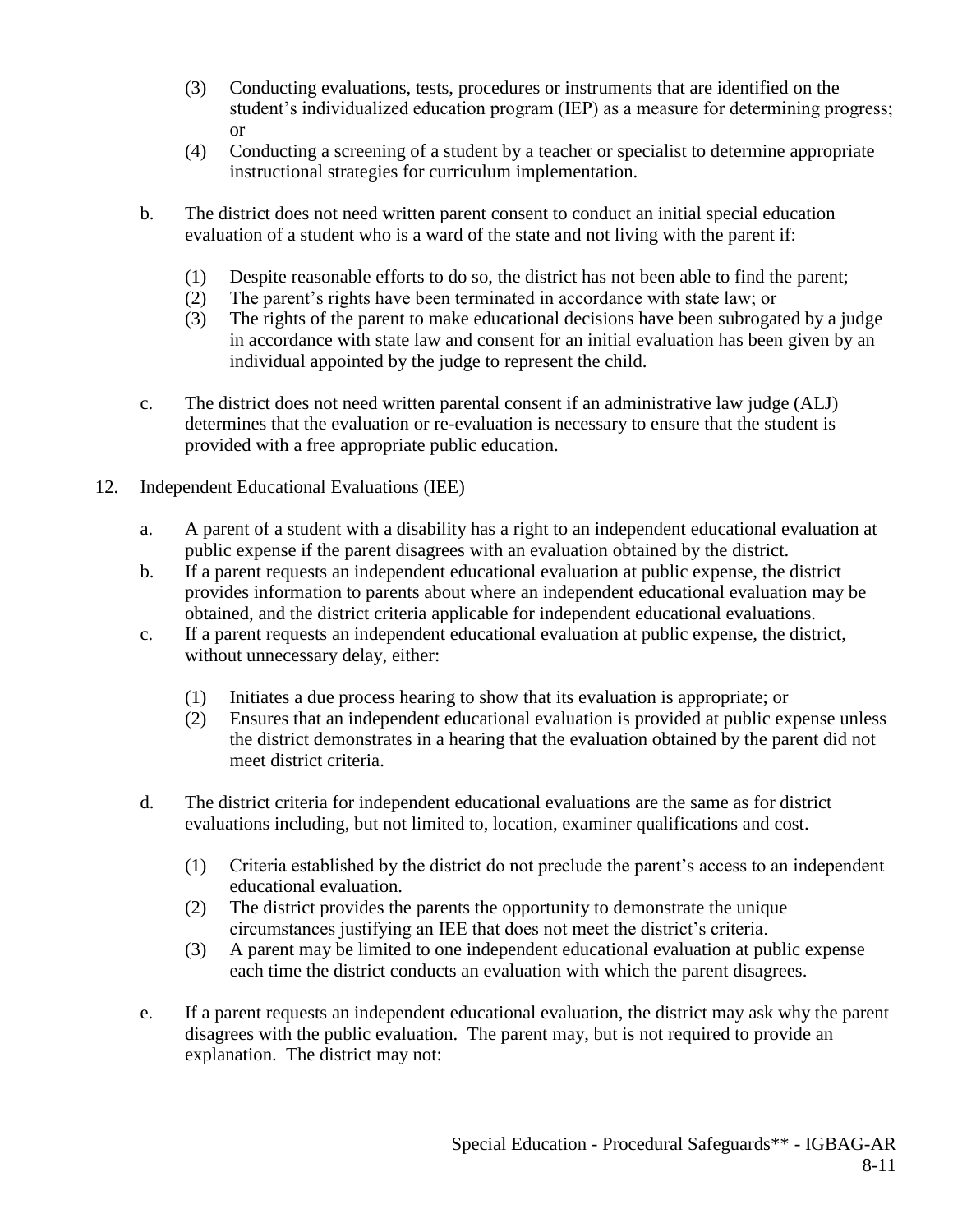- (1) Unreasonably delay either providing the independent educational evaluation at public expense or initiating a due process hearing to defend the public evaluation;
- (2) Except for the criteria listed above in c., impose conditions or timelines related to obtaining an IEE at public expense.
- f. The district considers an independent educational evaluation submitted by the parent, in any decision made with respect to the provision of a free appropriate public education to the student, if the submitted independent evaluation meets district criteria.
- 13. Dispute Resolution Mediation
	- a. The district or parent may request mediation from ODE for any special education matter, including before the filing of a complaint or due process hearing request.
	- b. The district acknowledges that:
		- (1) Mediation must be voluntary on the part of the parties, must be conducted by a qualified and impartial mediator who is trained in effective mediation techniques and may not be used to deny or delay a parent's right to a due process hearing or filing a complaint.
		- (2) Each mediation session must be scheduled in a timely manner and must be held in a location that is convenient to the parties to the dispute.
		- (3) An agreement reached by the parties to the dispute in the mediation process must be set forth in a legally binding written mediation agreement that:
			- (a) States the terms of the agreement;
			- (b) States that all discussions that occurred during the mediation process remain confidential and may not be used as evidence in any subsequent due process hearing or civil proceeding; and
			- (c) Is signed by the parent and a representative of the district who has the authority to bind the district to the mediation agreement.
		- (4) Mediation communication is not confidential if it relates to child or elder abuse and is made to a person who is required to report abuse, or threats of physical harm, or professional conduct affecting licensure.
		- (5) The mediation agreement is enforceable in any state court of competent jurisdiction or in a district court of the United States.
- 14. Dispute Resolution Complaint Investigation
	- a. Any organization or person may file a signed, written complaint with the State Superintendent of Public Instruction alleging that a district or education service district (ESD) is violating or has violated the Individuals with Disabilities Education Act (IDEA) or associated regulations within one year before the date of the complaint. Upon receiving a parent complaint, the ODE forwards the complaint to the district or ESD along with a request for a district response to the allegations in the complaint.
	- b. Upon receiving a request for response from ODE, the district responds to the allegations and furnishes any requested information or documents within 10 business days.
	- c. The district sends a copy of the response to the complainant. If ODE decides to conduct an on-site investigation, district personnel participate in interviews and provide additional documents as needed.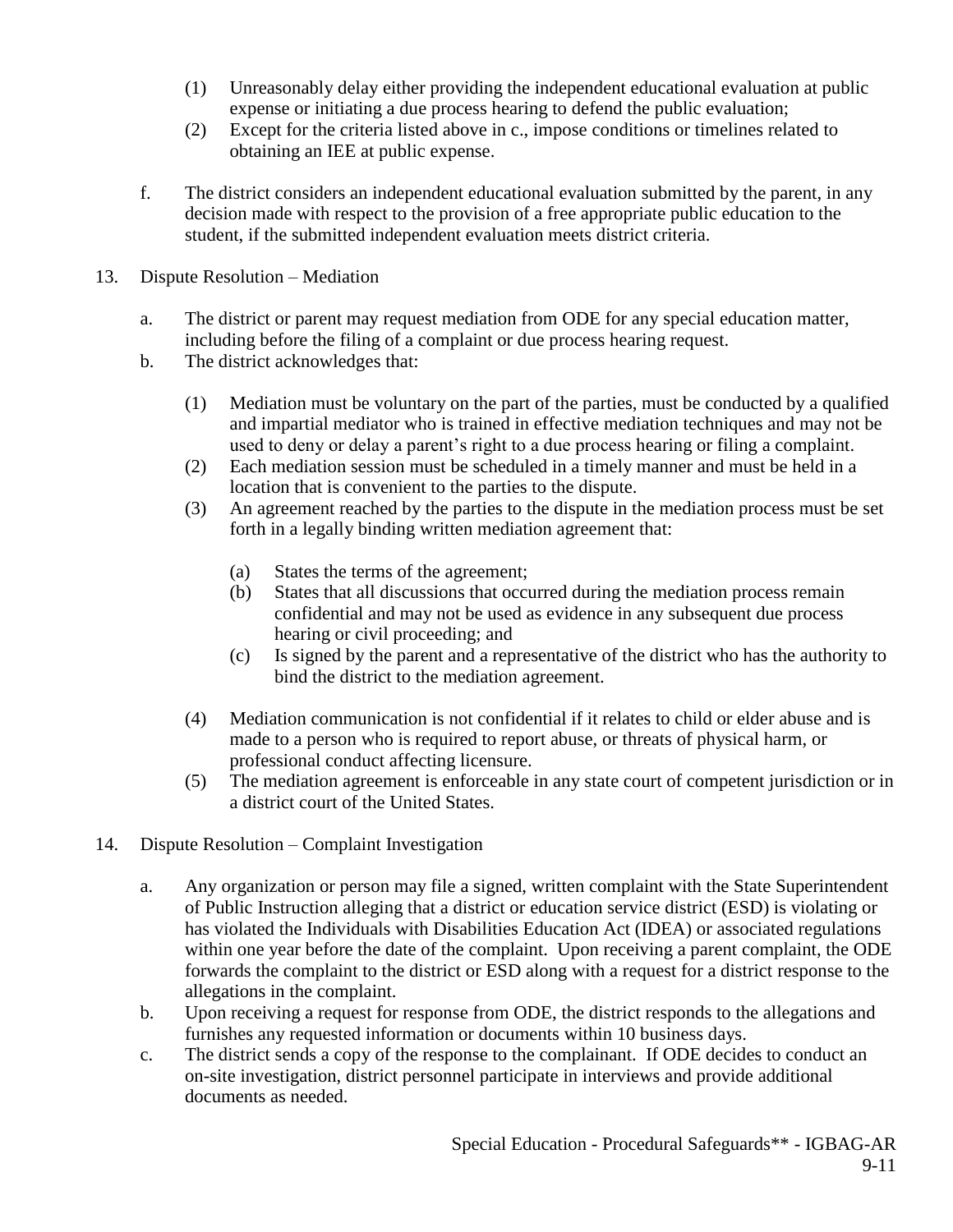- d. The district and the complainant may attempt to resolve a disagreement that led to a complaint through mediation. If they decide against mediation, or if mediation fails to produce an agreement, ODE will pursue the complaint investigation.
- e. If ODE substantiates some or all of the allegations in a complaint, it will order corrective action. The district satisfies its corrective action obligations in a timely manner.
- f. If the district disagrees with the findings and conclusions in a complaint final order, it may seek reconsideration by ODE or judicial review in county circuit court.
- 15. Due Process Hearing Requests
	- a. The district acknowledges that parents may request a due process hearing if they disagree with a district proposal or refusal relating to the identification, evaluation, educational placement or provision of a free appropriate education to a student who may have a disability and be eligible for special education.
	- b. The district may request a due process hearing regarding the identification, evaluation, educational placement or provision of a free appropriate education to a student who may have a disability and be eligible for special education.
	- c. When requesting a due process hearing, the district or the attorney representing the district provides notice to the parent and to ODE.
	- d. The party, including the district, that did not file the hearing request must, within 10 days of receiving the request for a hearing, send to the other party a response that specifically addresses the issues raised in the hearing request.
	- e. If the parent had not yet received prior written notice of the district's proposal or refusal, the district, within 10 days of receiving the hearing request for a due process hearing, sends to the parent a response that includes:
		- (1) An explanation of why the district proposed or refused to take the action raised in the hearing request;
		- (2) A description of other options that the district considered and the reasons why those options were rejected;
		- (3) A description of each evaluation procedure, assessment, record or report the district used as the basis for the proposed or refused action; and
		- (4) A description of the factors relevant to the district's proposal or refusal.
- 16. Resolution Session
	- a. Within 15 days of receiving a due process hearing request, the district will hold a resolution session with the parents and the relevant members of the IEP team who have specific knowledge of the facts identified in the due process hearing request.
	- b. This meeting will include a representative of the district who has decision-making authority for the district.
		- (1) The district will not include an attorney unless the parent brings an attorney.
		- (2) The district will provide the parent with an opportunity for the parent to discuss the hearing request and related facts so that the district has an opportunity to resolve the dispute.
		- (3) The district and parent may agree in writing to waive the resolution meeting. If so, the 45 day hearing timeline will begin the next business day, unless the district and parent agree to try mediation in lieu of the resolution session.